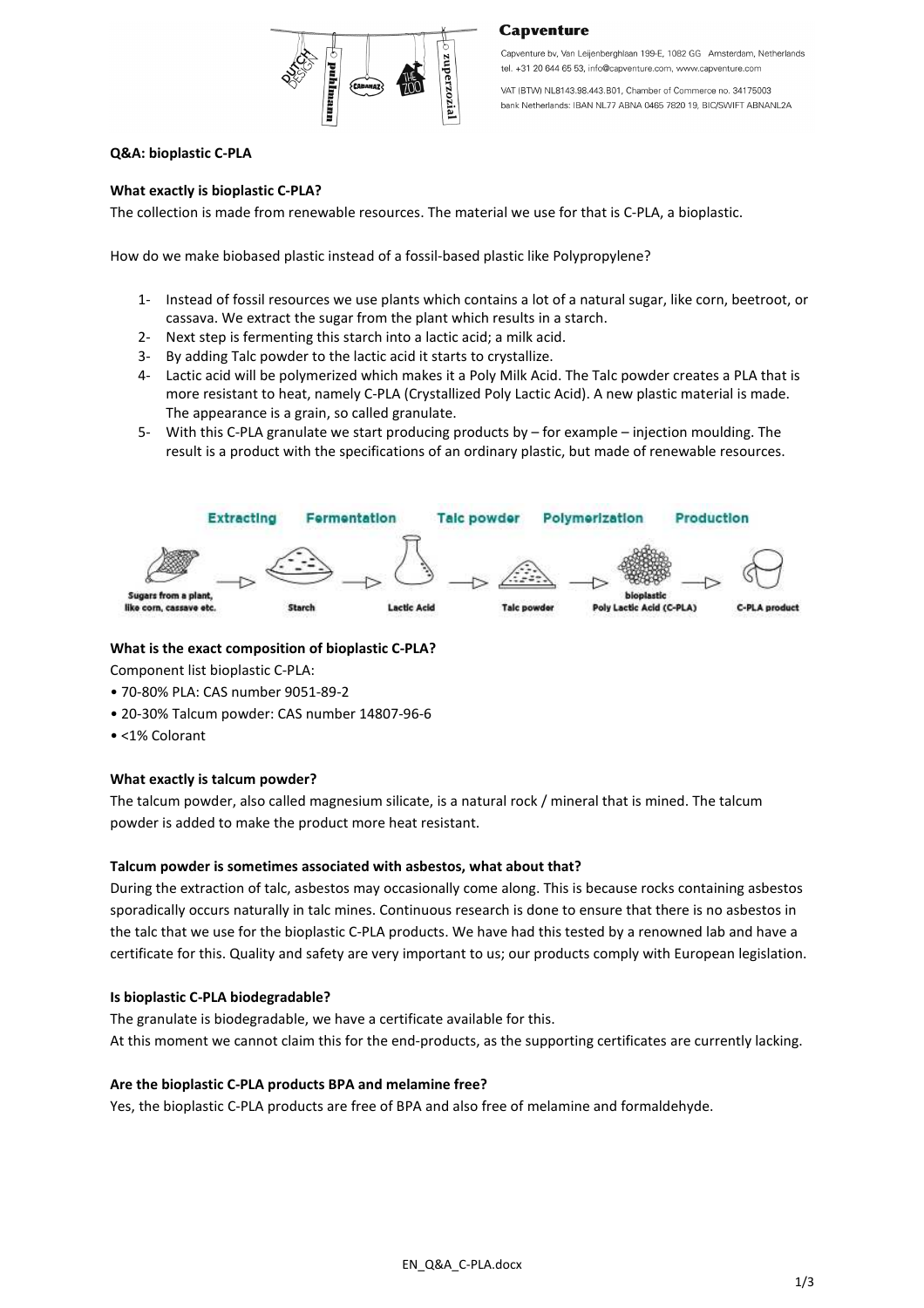

## **Capventure**

Capventure by, Van Leijenberghlaan 199-E, 1082 GG Amsterdam, Netherlands tel. +31 20 644 65 53, info@capventure.com, www.capventure.com

VAT (BTW) NL8143.98.443.B01, Chamber of Commerce no. 34175003 bank Netherlands: IBAN NL77 ABNA 0465 7820 19, BIC/SWIFT ABNANL2A

## **Does bioplastic C-PLA have an added value for the environment?**

Yes, Bioplastic C-PLA is made from renewable resources, such as corn, cassava, sugar cane or grain. Unlike most other plastics, no Petroleum is being used to produce bioplastic C-PLA. Petroleum is a limited fossil resource, the extraction and processing of petroleum causes damage to the environment. In addition, the CO2 emission from the production of bioplastic C-PLA is much lower than for example melamine or PET. For more information check: https://www.european-bioplastics.org/bioplastics/

# **Do bioplastic C-PLA products compete with global food production?**

Yes, but we use the crop which is the most available on the market at the time of production.

For more information check: https://www.european-bioplastics.org/bioplastics/Feedstock/

# **Where do the components of the bioplastic C-PLA products come from?**

The main ingredient is PLA which is made from the sugars of corn, cassava, sugar cane or grain. The talcum powder is a natural rock / mineral that is mined. The used colorants are regular artificial food-safe colorants.

# **What kind of colorants are used for the bioplastic C-PLA collection?**

Zuperzozial uses regular artificial food-safe colorants. We have an "EU Food Safe Certificate" (Europe).

# **What about the colour fastness of the material?**

In the used colorants there is no UV blocker. This means that the bioplastic C-PLA products could fade in colour during use. We therefore advise not to use the products in bright sunlight (such as on the terrace or in the shop window) for a long time.

## **Do the bioplastic C-PLA products have a coating?**

Bioplastic C-PLA products do not require a coating.

## **Is bioplastic C-PLA food safe?**

Our products have been extensively tested by an independent European institute and we have an "EU Food Safe Certificate" (Europe)

## **Is bioplastic C-PLA compostable?**

Organic waste processing is set up in such a way that organic waste is only allowed to compost for a few weeks. Regulations for compostability can differ per country. As there are no uniform guidelines, Bioplastic C-PLA is not compostable.

For more information check: https://www.european-bioplastics.org/bioplastics/waste-management/

## **Is bioplastic C-PLA recyclable?**

The waste processing facility has not yet been set up to process Bioplastic C-PLA separately. As long as this is not arranged, the C-PLA products cannot be recycled (and falls under residual waste).

For more information check: https://www.european-bioplastics.org/bioplastics/waste-management/

## **Is bioplastic C-PLA unbreakable?**

The bioplastic C-PLA products are not unbreakable. The material will not shatter as much as glass or ceramic, but if dropped with a certain force, height and surface, it may crack or break.